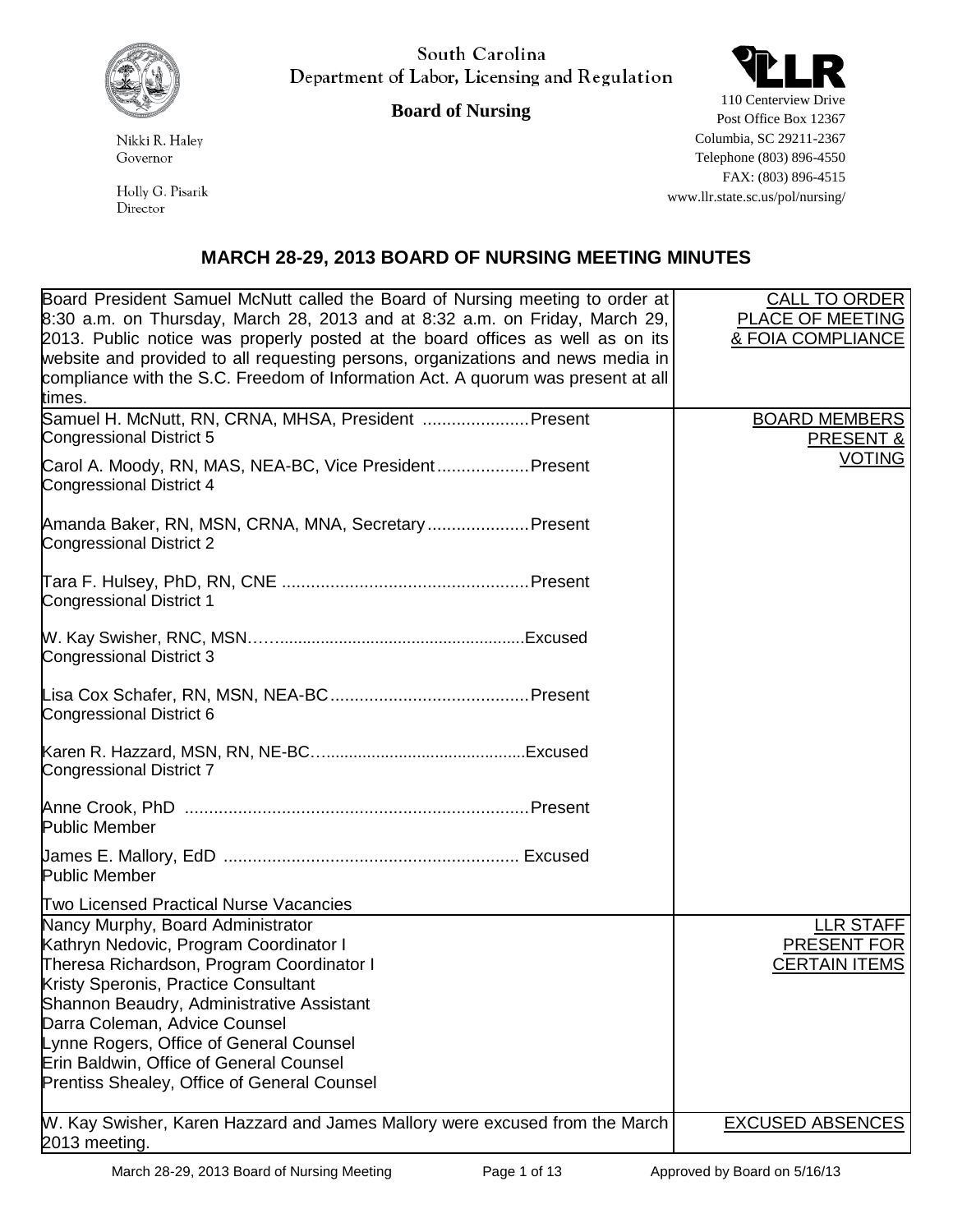| The March 28-29, 2013 Board of Nursing Meeting Regular Agenda was presented<br>for the Board's review and approval.                                   | APPROVAL OF AGENDA                          |
|-------------------------------------------------------------------------------------------------------------------------------------------------------|---------------------------------------------|
| A motion was made by Anne Crook to approve the Regular Agenda as<br>presented. Lisa Schafer seconded the motion. The motion carried unanimously.      | <b>MOTION</b>                               |
| The Consent Agenda for the March 28-29, 2013 Board of Nursing Meeting was<br>presented for the Board's review and approval/acceptance as information. | <b>APPROVAL OF CONSENT</b><br><u>AGENDA</u> |
| a) For Information: NCLEX RN and PN Summary Statistics<br>for 2012                                                                                    |                                             |
| b) For Information: Schools with Deficient NCLEX Pass<br>Rate for Test Year 2012                                                                      |                                             |
| c) For Acceptance: June 19, 2012 Advisory Committee on<br><b>Nursing Meeting Minutes</b>                                                              |                                             |
| d) For Acceptance: October 11, 2012 Nursing Practice and<br><b>Standards Committee Meeting Minutes</b>                                                |                                             |
| e) For Acceptance: November 2, 2012 Advanced Practice<br><b>Committee Meeting Minutes</b>                                                             |                                             |
| For Information: NCSBN/ NLCA Executive Committee<br>t)<br>Meeting Minutes January 18-19, 2013                                                         |                                             |
| g) For Information: NCSBN Practice Knowledge Network<br>Call Off-Label Drug Use January 10, 2013                                                      |                                             |
| h) For Information: NCSBN/ HIPAA Regarding Danger to<br>Self or Others                                                                                |                                             |
| For Information: NCSBN/ New NCLEX-RN Passing<br>i)<br>Standard Goes in to Effect April 2, 2013                                                        |                                             |
| For Information: NCSBN Morning Briefing February 12,<br>j)<br>2013                                                                                    |                                             |
| k) For Information: NCSBN Morning Briefing February 15,<br>2013                                                                                       |                                             |
| I) For Information: NCSBN Morning Briefing February 19,<br>2013                                                                                       |                                             |
| m) For Information: NCSBN Morning Briefing February 21,<br>2013                                                                                       |                                             |
| For Information: NCSBN 2012 Environmental Scan<br>n)                                                                                                  |                                             |
| For Information: NLN Announcement<br>O)                                                                                                               |                                             |
| For Information: NCSBN Celebrates 35 <sup>th</sup> Anniversary<br>p)                                                                                  |                                             |
| For Information: Renewing the National Commitment to<br>q)<br>Putting America's Heroes Back to Work                                                   |                                             |
| For Information: Budget (on table for review)<br>r)                                                                                                   |                                             |
| A motion was made by Tara Hulsey to approve the Consent Agenda as presented.<br>Amanda Baker seconded the motion. The motion carried unanimously.     | <b>MOTION</b>                               |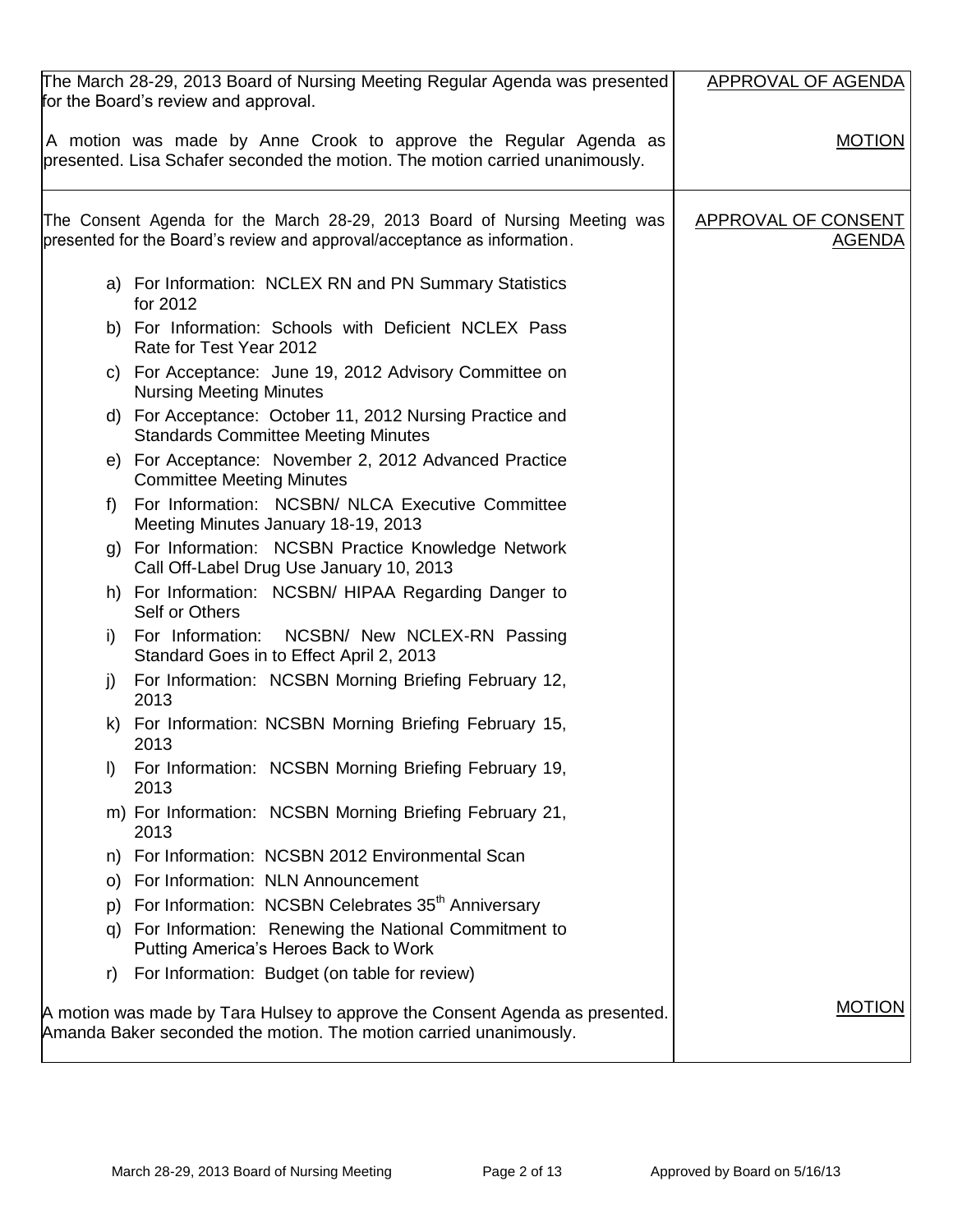| The January 24-25, 2013 regular Board Meeting minutes were presented for the<br>Board's review and approval.                                                                                                                                                                                                                                                                                                | APPROVAL OF MINUTES                                                                                                                                                          |
|-------------------------------------------------------------------------------------------------------------------------------------------------------------------------------------------------------------------------------------------------------------------------------------------------------------------------------------------------------------------------------------------------------------|------------------------------------------------------------------------------------------------------------------------------------------------------------------------------|
| A motion was made by Amanda Baker to approve the January 24-25, 2013<br>meeting minutes as presented. Lisa Schafer seconded the motion. The motion<br>carried unanimously.                                                                                                                                                                                                                                  | <b>MOTION</b>                                                                                                                                                                |
| Mark Sanders, Chief Investigator for the Office of Investigations and Enforcement<br>(OIE) presented the Investigative Review Committee (IRC) Report with<br>recommendations from its meetings held since the January 2013 Board meeting.<br>The Disciplinary Sanctions Guidelines Matrix is used by the IRC in making these<br>recommendations.                                                            | OFFICE OF<br><b>INVESTIGATON AND</b><br><b>ENFORCEMENT (OIE)</b><br><b>INVESTIGATIVE REVIEW</b><br><b>COMMITTEE (IRC)</b><br><b>REPORT</b>                                   |
| A motion was made by Lisa Schafer to approve 13 cases for Dismissal as<br>recommended by the Investigative Review Committee (IRC). Tara Hulsey<br>seconded the motion. The motion carried unanimously.                                                                                                                                                                                                      | <b>MOTION</b>                                                                                                                                                                |
| A motion was made by Amanda Baker to approve 43 cases for Formal Complaint<br>as recommended by the Investigative Review Committee (IRC). Lisa Schafer<br>seconded the motion. The motion carried unanimously.                                                                                                                                                                                              | <b>MOTION</b>                                                                                                                                                                |
| A motion was made by Tara Hulsey to approve one case for dismissal with a<br>Letter of Caution as recommended by the Investigative Review Committee (IRC).<br>Amanda Baker seconded the motion. The motion carried unanimously.                                                                                                                                                                             | <b>MOTION</b>                                                                                                                                                                |
| Mr. Sanders also presented the OIE Statistical Report for the fourth quarter of<br>2012 for the Board's information.                                                                                                                                                                                                                                                                                        |                                                                                                                                                                              |
| Due to an identified quorum issue for Friday, March 29 <sup>th</sup> , the Board discussed<br>deferring some agenda items until the April 2 <sup>nd</sup> Board meeting.                                                                                                                                                                                                                                    |                                                                                                                                                                              |
| Discussion included but was not limited to moving the South Carolina State<br>University and hearing/ application appearances to the April 2 <sup>nd</sup> agenda except for<br>the applicants traveling in from out-of-state.                                                                                                                                                                              |                                                                                                                                                                              |
| A motion was made by Anne Crook that all cases and appearances scheduled for<br>Friday, March 29 <sup>th</sup> , be moved to April 2nd except for the appearances traveling in<br>from out-of-state due of the identified quorum issue. Tara Hulsey seconded the<br>motion. The motion carried unanimously.                                                                                                 | <b>MOTION</b>                                                                                                                                                                |
| A motion was made by Lisa Schafer to amend the April $2^{nd}$ agenda as described to<br>add South Carolina State and the additional hearings. Carol Moody seconded the<br>motion. The motion carried unanimously.                                                                                                                                                                                           | <b>MOTION</b>                                                                                                                                                                |
| At its February 19, 2013 meeting, the Advisory Committee on Nursing (ACON)<br>voted to forward the ITT Technical Institute Columbia - Current Feasibility Study<br>for Establishing a Proposed Associate Degree Registered Nursing Program to the<br>Board for consideration and requested additional documentation also be included<br>clarifying/ incorporating areas of concern regarding the following: | <b>ITT TECHNICAL INSTITUTE</b><br><b>COLUMBIA - CURRENT</b><br><b>FEASIBILITY STUDY FOR</b><br><b>ESTABLISHING A</b><br><b>PROPOSED REGISTERED</b><br><b>NURSING PROGRAM</b> |
| Clarify the maximum number of students/ quarter and the number of<br>students requiring clinical placement/ quarter<br>Clarify the program plans for fulltime and adjunct faculty numbers/ roles<br>Clarify the plans for mental health and acute care clinical experiences/                                                                                                                                |                                                                                                                                                                              |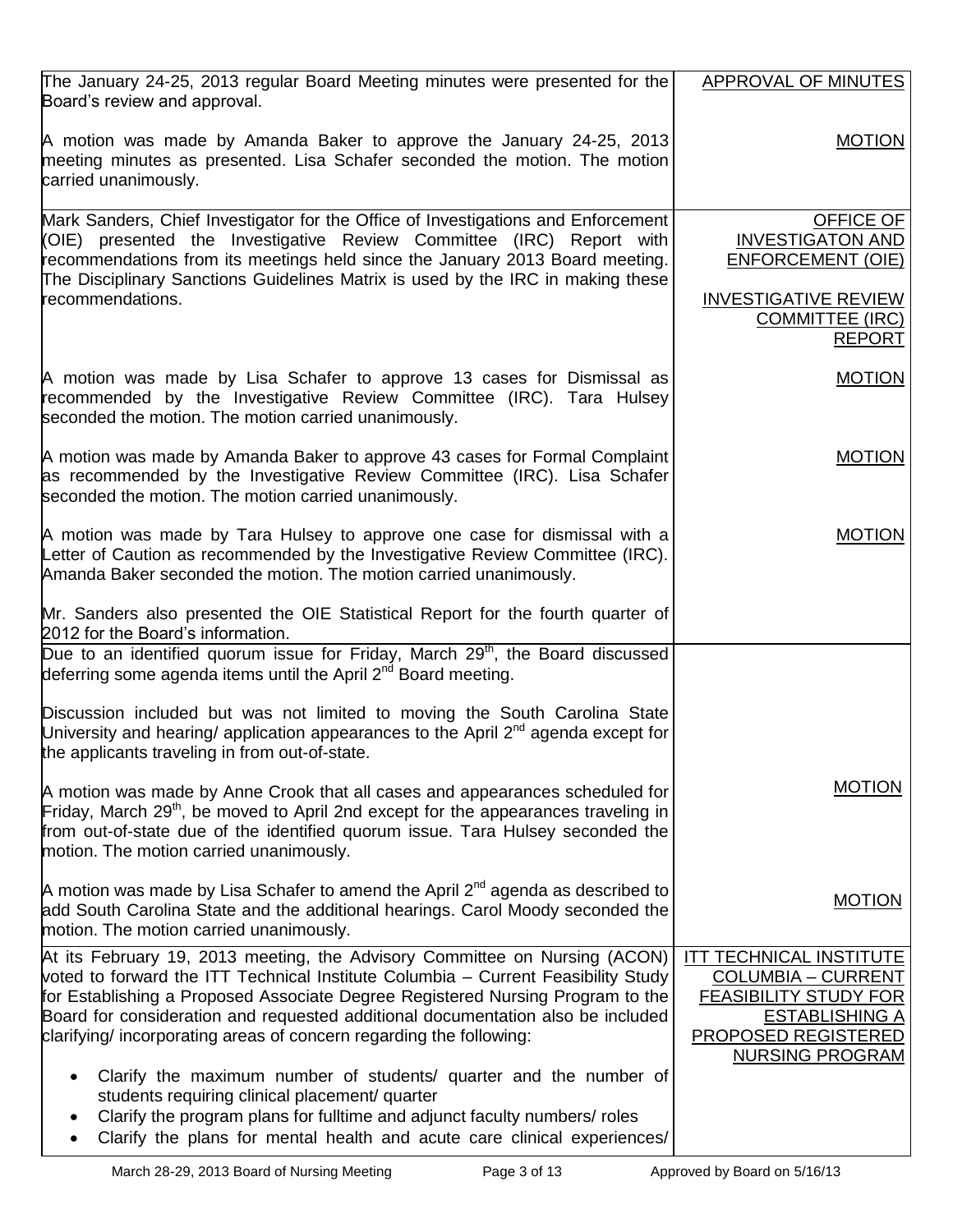| facilities (to include census/ experience availability) to be utilized and<br>provide supporting documentation<br>Clarify regarding potential job placement opportunities for graduates<br>$\bullet$<br>Clarify regarding curriculum credits/ hours for the SC planned ADN<br>program<br>Clarify the plans for ability to place the approximately 150 planned students<br>$\bullet$<br>that will require clinical experiences at any one time<br>Clarify travel arrangements/ plans for faculty/ students for the distant<br>$\bullet$<br>clinical experiences being planned<br>Clarify the role being planned for utilizing preceptors for clinical<br>$\bullet$<br>experiences |                                                                   |
|----------------------------------------------------------------------------------------------------------------------------------------------------------------------------------------------------------------------------------------------------------------------------------------------------------------------------------------------------------------------------------------------------------------------------------------------------------------------------------------------------------------------------------------------------------------------------------------------------------------------------------------------------------------------------------|-------------------------------------------------------------------|
| Julie Hamilton, Interim Chair, Breckinridge School of Nursing, ITT Technical<br>Institute Columbia appeared before the Board to discuss/ respond to questions<br>regarding the ITT Technical Institute Columbia Proposed Feasibility Study for<br>Establishing a Proposed Registered Nursing program and their response<br>materials as recommended by ACON.                                                                                                                                                                                                                                                                                                                     |                                                                   |
| Discussion included but was not limited to competition for clinical sites, student<br>enrollment numbers, setup of quarterly nursing curriculum, simulation versus<br>clinical hours, number of faculty to be hired, program budget, types of clinical<br>opportunities and possibly lowering the number of students accepted.                                                                                                                                                                                                                                                                                                                                                   | <b>MOTION</b>                                                     |
| A motion was made by Anne Crook to go into executive session for the purpose<br>of receiving legal counsel. Carol Moody seconded the motion. The motion carried<br>unanimously.                                                                                                                                                                                                                                                                                                                                                                                                                                                                                                  | <b>MOTION</b>                                                     |
| A motion was made by Amanda Baker to leave executive session. Carol Moody<br>seconded the motion. The motion carried unanimously. No official actions were<br>taken during executive session.                                                                                                                                                                                                                                                                                                                                                                                                                                                                                    | <b>MOTION</b>                                                     |
| A motion was made by Tara Hulsey to deny the application for a proposed RN<br>program due to the following concerns: inadequate clinical sites for the projected<br>number of students in the areas of acute care, mental health, pediatrics,<br>maternity and critical care, limited budget for lab and simulation based on the<br>projected number of students, limited number of faculty for the projected number<br>of students and a lack of specificity regarding reliance on simulation.<br>Lisa Schafer seconded the motion. The motion carried unanimously.                                                                                                             |                                                                   |
| At its February 19, 2013 meeting, the Advisory Committee on Nursing (ACON)<br>reviewed the faculty approval request submitted by Trident Technical College<br>(TTC) regarding consideration of Haley Provosty as a full-time faculty member for<br>the course Mental Health Promotion (NUR 207). The committee voted to<br>recommend the Board approve the request as presented.                                                                                                                                                                                                                                                                                                 | <b>TRIDENT TECHNICAL</b><br>COLLEGE - FACULTY<br>APPROVAL REQUEST |
| The TTC request materials were provided for the Board's review. Muriel Horton,<br>Dean of Nursing and Jill Baron, Department Head, Nursing Specialties, TTC<br>appeared before the Board to discuss the request and answer questions.                                                                                                                                                                                                                                                                                                                                                                                                                                            |                                                                   |
| Discussion included but was not limited to Ms. Provosty's qualifications, plans to<br>teach cooperatively with another faculty member with psychiatric/ mental health<br>clinical experience, clinical teaching roles and the eventual plan for Trident<br>Technical College to integrate mental health throughout their curriculum.                                                                                                                                                                                                                                                                                                                                             |                                                                   |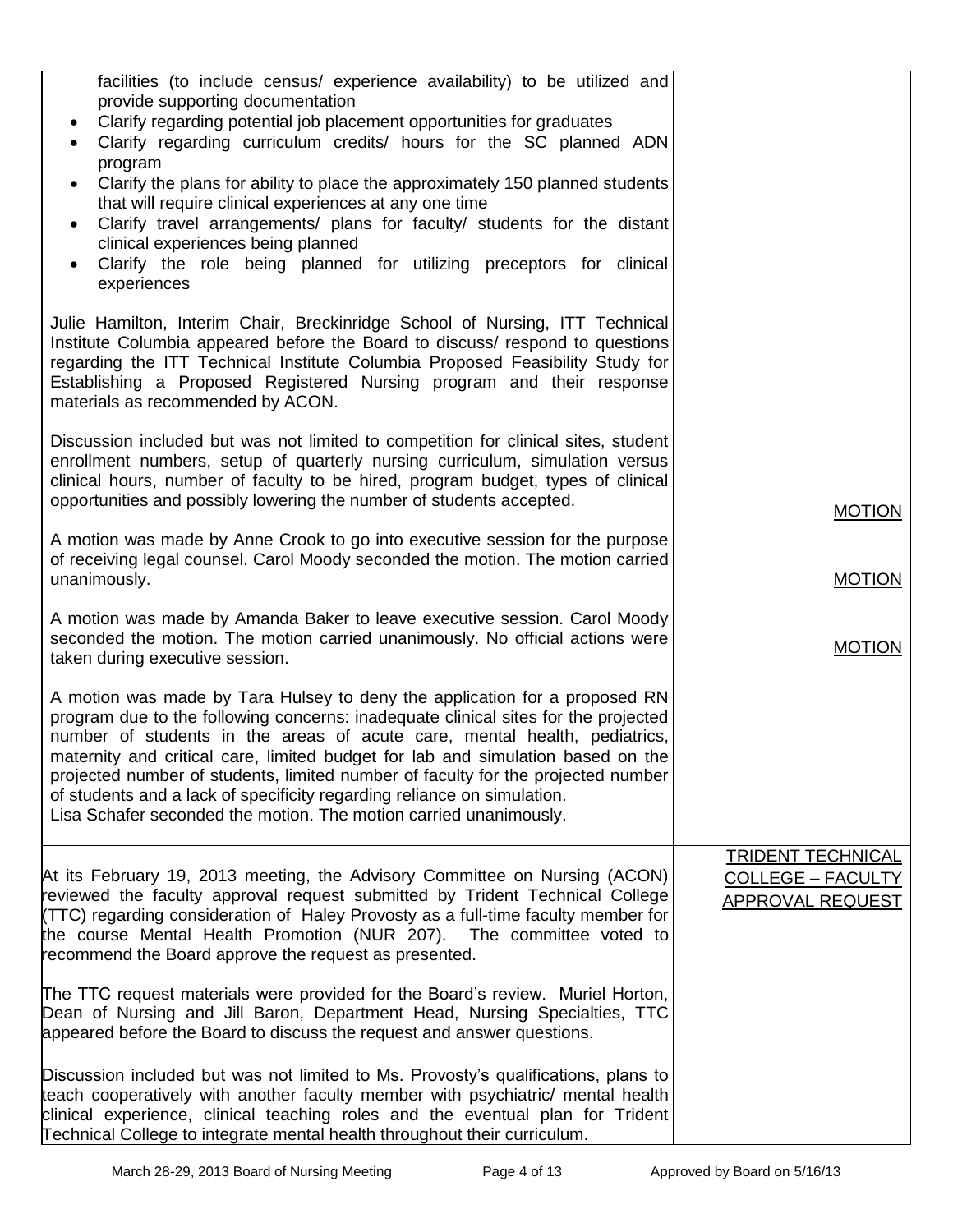| A motion was made by Carol Moody to approve the request for Ms. Provosty for<br>the faculty appointment as presented. Tara Hulsey seconded the motion. The<br>motion carried unanimously.                                                                                                                                                                                                                                                                                                                                                       | <b>MOTION</b>                                                                                                                             |
|-------------------------------------------------------------------------------------------------------------------------------------------------------------------------------------------------------------------------------------------------------------------------------------------------------------------------------------------------------------------------------------------------------------------------------------------------------------------------------------------------------------------------------------------------|-------------------------------------------------------------------------------------------------------------------------------------------|
| Anne McKibbin, Statewide Forensic Examiner Coordinator, Kelly Clune, SANE,<br>Spartanburg Regional Medical Center Forensic Nurse Coordinator and Marlena<br>Clarey, Clinical Program Supervisor, Palmetto Health appeared before the Board<br>to clarify when a nurse is presented with the matter of conducting examinations on<br>victims or suspects without consent but with the presence of a warrant.                                                                                                                                     | SANE NURSES -<br><b>SUBPOENA/ COLLECTION</b><br>OF SPECIMENS                                                                              |
| Discussion included but was not limited to items collected during a forensic<br>examination, SANE nurses role in conducting forensic examinations and<br>evidentiary versus therapeutic examinations.                                                                                                                                                                                                                                                                                                                                           |                                                                                                                                           |
| A motion was made by Carol Moody to go into executive session for the purpose<br>of receiving legal counsel. Lisa Schafer seconded the motion. The motion carried<br>unanimously.                                                                                                                                                                                                                                                                                                                                                               | <b>MOTION</b>                                                                                                                             |
| A motion was made by Carol Moody to leave executive session. Lisa Schafer<br>seconded the motion. The motion carried unanimously. No official actions were<br>taken during executive session.                                                                                                                                                                                                                                                                                                                                                   | <b>MOTION</b>                                                                                                                             |
| A motion was made by Amanda Baker that it is the position of the Board that it is<br>not unprofessional conduct of a nurse to obtain forensic evidence from a victim or<br>suspect who does not give consent with the presence of a warrant or a court<br>order. Tara Hulsey seconded the motion. The motion carried unanimously.                                                                                                                                                                                                               | <b>MOTION</b>                                                                                                                             |
| Bobbie Earls, Manager-Hospital Physicians, J.B. Fowler, Hospitalist, Chris<br>Lobardozzi, Physician, and Mary Jane Jennings, Vice President, Spartanburg<br>Regional Medical Center appeared before the Board to request a waiver for their<br>physicians to supervise more than three nurse practitioners. Information regarding<br>providers and schedules was provided to the Board.                                                                                                                                                         | REQUEST TO SUPERVISE<br>MORE THAN THREE<br><b>NURSE PRACTITIONERS -</b><br><b>SPARTANBURG</b><br><b>REGIONAL MEDICAL</b><br><b>CENTER</b> |
| Discussion included but was not limited to the number of nurse practitioners that<br>would work with a physician at any one time, the supervising physician will always<br>be on site to work with the nurse practitioner and the number of alternative<br>physicians that would need to be added to each nurse practitioner's file.                                                                                                                                                                                                            |                                                                                                                                           |
| A motion was made by Lisa Schafer to accept the list of nurse practitioners and<br>physicians as outlined with the stipulation that a physician is never practicing<br>concurrently with more than three nurse practitioners at any given time. Tara<br>Hulsey seconded the motion. The motion carried unanimously.                                                                                                                                                                                                                             | <b>MOTION</b>                                                                                                                             |
| Note: If approved by the Board of Nursing, the request must also be reviewed by<br>the Board of Medical Examiners. $(\frac{6}{40-33-20} (52)^{\alpha})$ When application is made for more<br>than three NP's, CNM's, or CNS's to practice with one physician, or when a NP, CNM, or CNS is<br>performing delegated medical acts in a practice site greater than forty-five miles from the<br>physician, the Board of Nursing and Board of Medical Examiners shall each review the<br>application to determine if adequate supervision exists.") |                                                                                                                                           |

Г

T

٦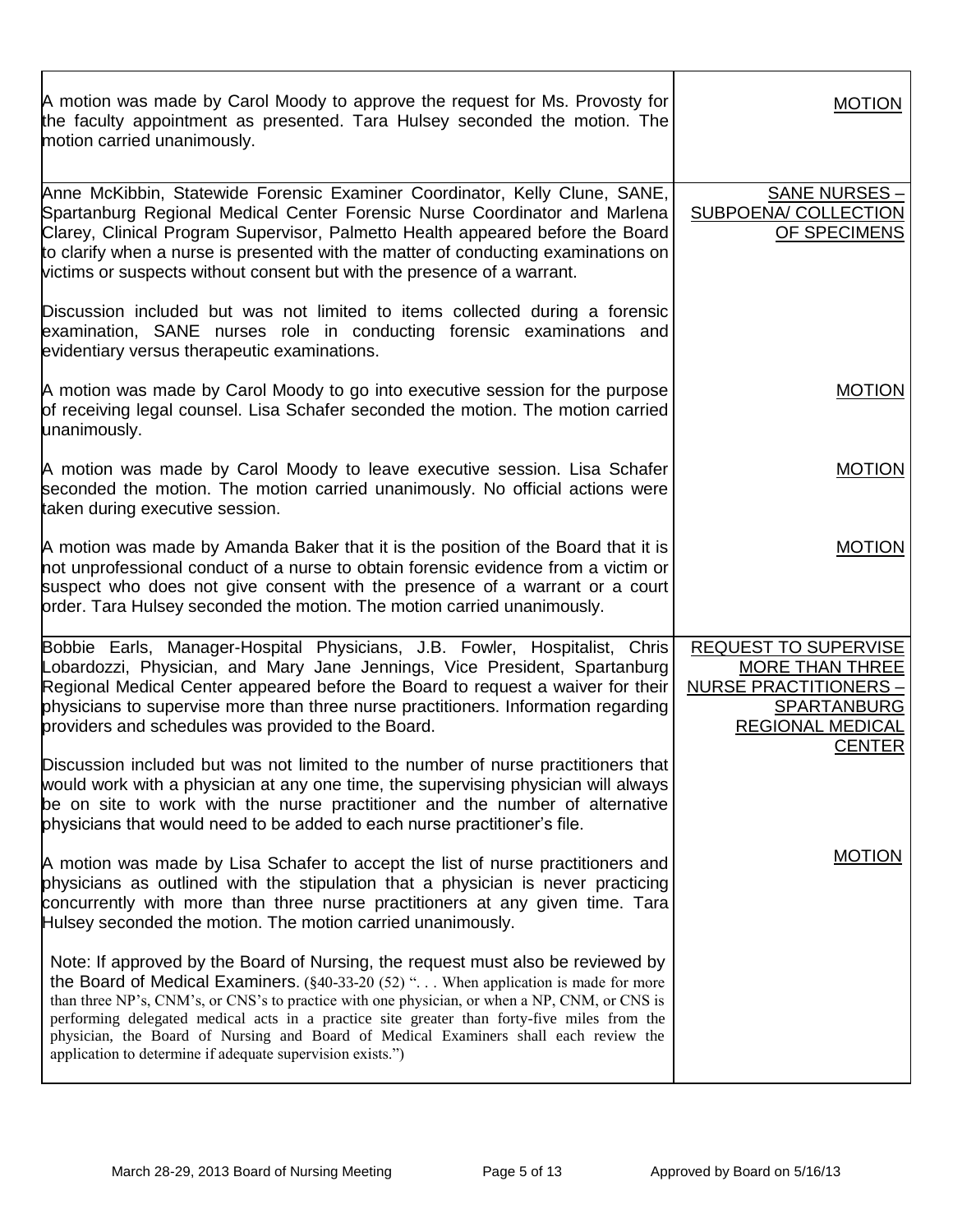| At its November 16 <sup>th</sup> , 2000 meeting, the Board of Nursing approved a SC<br>Department of Mental Health "Policy for Provision of Samples by the Licensed<br>Nurse, "after months of careful review and coordination with the SC Board of<br>Pharmacy. The only stipulation in this approval is that, should the enclosed policy<br>for the Columbia Area Mental Health Center be used as a model for other area<br>mental health centers, that the wording be used without modification. Should<br>another area mental health center choose to modify this policy for its use, the<br>approval from the Board would not transfer to the additional center without<br>presentation in advance to the Board". | <b>SCDMH POLICY FOR</b><br>PROVISION OF SAMPLES<br><b>BY THE REGISTERED</b><br><b>NURSE</b> |
|------------------------------------------------------------------------------------------------------------------------------------------------------------------------------------------------------------------------------------------------------------------------------------------------------------------------------------------------------------------------------------------------------------------------------------------------------------------------------------------------------------------------------------------------------------------------------------------------------------------------------------------------------------------------------------------------------------------------|---------------------------------------------------------------------------------------------|
| R. Alan Powell, SC Department of Mental Health (SCDMH) General Counsel and<br>Dr. Robert Bank, SCDMH Medical Director appeared before the Board to request<br>revisions to the policy. The proposed revisions to the policy were first presented to<br>the Board of Pharmacy at its March 20, 2013 meeting. The proposed policy as<br>approved by the SC Board of Pharmacy was presented for the Board's review.                                                                                                                                                                                                                                                                                                       |                                                                                             |
| Discussion included but was not limited to physicians delegating sample<br>management to RNs, adding verbiage in the policy to reflect the electronic medical<br>records system and provisions for patient drug information.                                                                                                                                                                                                                                                                                                                                                                                                                                                                                           |                                                                                             |
| A motion was made by Lisa Schafer to accept the recommendations brought forth<br>to amend the original document to include the technology available today. Carol<br>Moody seconded the motion. The motion carried unanimously                                                                                                                                                                                                                                                                                                                                                                                                                                                                                          | <b>MOTION</b>                                                                               |
| At its February 1, 2013 meeting, the Advanced Practice Committee (APC)<br>recommended the Board approve revisions to Advisory Opinion (AO) #60 as<br>presented.                                                                                                                                                                                                                                                                                                                                                                                                                                                                                                                                                        | <b>ADVISORY OPINION #60</b>                                                                 |
| A motion was made by Carol Moody to accept the revision to Advisory Opinion<br>#60 as presented. Tara Hulsey seconded the motion. The motion carried<br>unanimously.                                                                                                                                                                                                                                                                                                                                                                                                                                                                                                                                                   | <b>MOTION</b>                                                                               |
| Nancy Murphy relayed that the Medical Board rescinded its Post Exposure<br>Prophylaxis Policy at its February 2013 meeting and that it has been removed<br>from their website.                                                                                                                                                                                                                                                                                                                                                                                                                                                                                                                                         |                                                                                             |
| At its February 19, 2013 meeting, the Advisory Committee on Nursing (ACON)<br>reviewed the nomination forms/recommended the Board approve Nancy Duffy for<br>the second BSN Educator position and Catherine Durham for the Graduate<br>Educator position.                                                                                                                                                                                                                                                                                                                                                                                                                                                              | <b>COMMITTEE MEMBER</b><br>NOMINATIONS-<br>ADVISORY COMMITTEE<br>ON NURSING                 |
| The nomination forms were provided for the Board's review. Ms. Durham<br>appeared before the Board to respond to questions. Ms. Duffy has been<br>rescheduled to appear at the May 2013 meeting.                                                                                                                                                                                                                                                                                                                                                                                                                                                                                                                       |                                                                                             |
| A motion was made by Amanda Baker to accept Ms. Durham's nomination to<br>ACON for the Graduate Educator position. Carol Moody seconded the motion. The<br>motion carried unanimously.                                                                                                                                                                                                                                                                                                                                                                                                                                                                                                                                 | <b>MOTION</b>                                                                               |
| At its February 1, 2013 meeting, the Advanced Practice Committee (APC)<br>reviewed the nomination form/ recommended the Board approve Kahlil<br>Demonbreun for the Adult Nurse Practitioner position.                                                                                                                                                                                                                                                                                                                                                                                                                                                                                                                  | <b>COMMITTEE MEMBER</b><br>NOMINATIONS-<br><b>ADVANCED PRACTICE</b><br><b>COMMITTEE</b>     |
| The nomination form was provided for the Board's review. Mr. Demonbreun<br>appeared before the Board to respond to questions.                                                                                                                                                                                                                                                                                                                                                                                                                                                                                                                                                                                          |                                                                                             |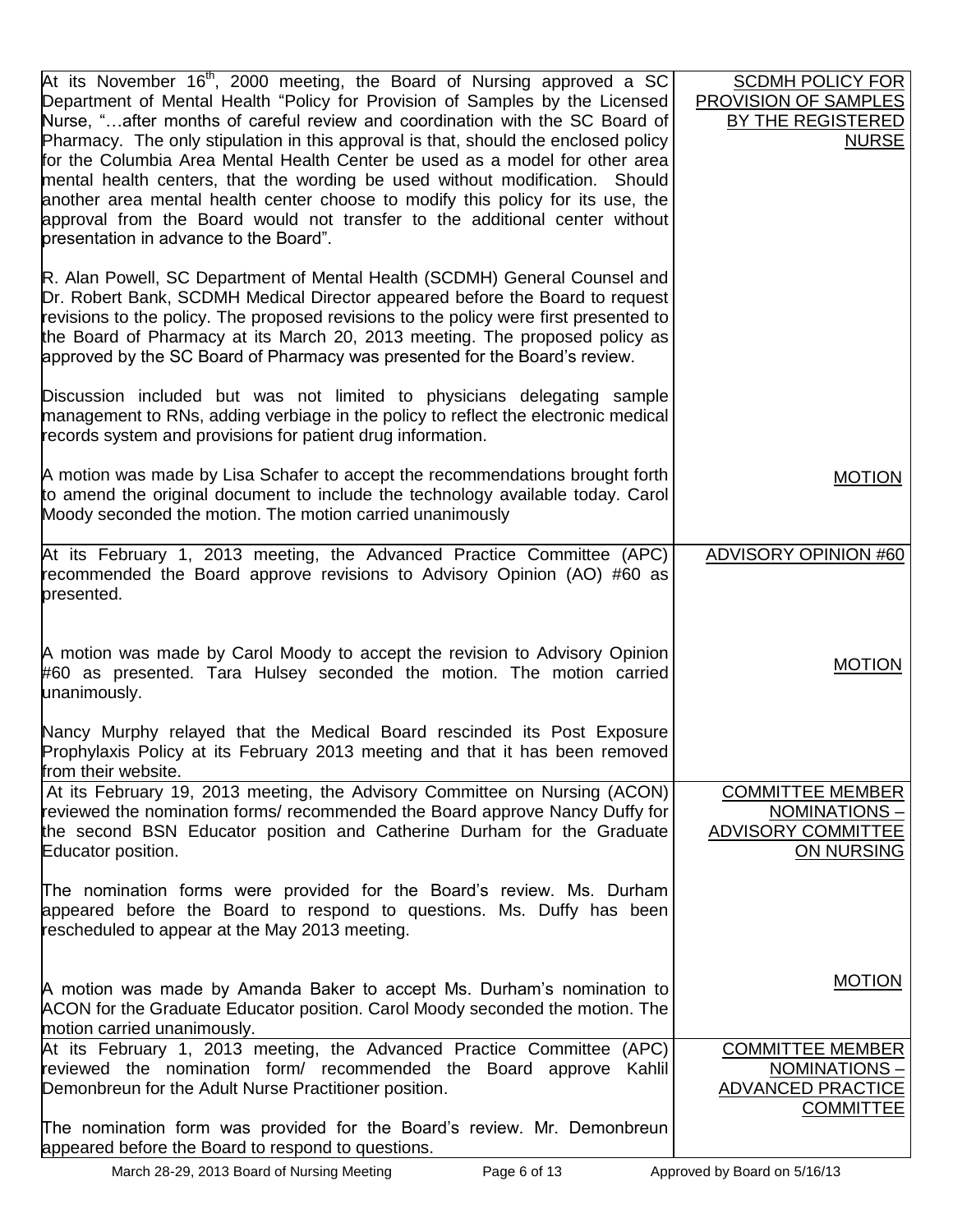| A motion was made by Carol Moody to accept Mr. Demonbreun's application for<br>membership on the Advanced Practice Committee. Lisa Schafer seconded the<br>motion. The motion carried unanimously.                                                                                                                                                                                                                                                                      | <b>MOTION</b>                                                                                      |
|-------------------------------------------------------------------------------------------------------------------------------------------------------------------------------------------------------------------------------------------------------------------------------------------------------------------------------------------------------------------------------------------------------------------------------------------------------------------------|----------------------------------------------------------------------------------------------------|
| A motion was made by Lisa Schafer to go into executive session for the purpose                                                                                                                                                                                                                                                                                                                                                                                          | <b>RECOVERING</b><br><b>PROFESSION</b><br>PROGRAM/SERVICES<br>(EXECUTIVE SESSION)<br><b>MOTION</b> |
| of receiving legal counsel with the addition of Lynne Rogers, Nancy Murphy,<br>Prentiss Shealey, Mark Sanders and Kate Nedovic. Amanda Baker seconded the<br>motion. The motion carried unanimously.                                                                                                                                                                                                                                                                    |                                                                                                    |
| A motion was made by Carol Moody to leave executive session. Lisa Schafer<br>seconded the motion. The motion carried unanimously. No official actions were<br>taken during executive session.                                                                                                                                                                                                                                                                           | <b>MOTION</b>                                                                                      |
| A motion was made by Lisa Schafer regarding the RPP contract:                                                                                                                                                                                                                                                                                                                                                                                                           |                                                                                                    |
| 1. To approve RPP's ADHD exception proposed policy with the modification on<br>page 2 number 4 for records to also be sent to the Office of General Counsel<br>2. To remove the one year monitoring requirement for licensees who have no<br>diagnosis or diagnoses that are not otherwise specified and to release those<br>licensees who have no diagnosis or not otherwise specified diagnoses that are<br>currently being monitored for one year in the RPP program | <b>MOTION</b>                                                                                      |
| 3. To maintain the one positive drug test policy currently in place and to add on<br>the second positive test that the RPP recommend immediate action be taken                                                                                                                                                                                                                                                                                                          |                                                                                                    |
| by the State Board of Nursing<br>4. To defer the survey review to the May meeting of the State Board of Nursing                                                                                                                                                                                                                                                                                                                                                         |                                                                                                    |
| Tara Hulsey seconded the motion. The motion carried unanimously.                                                                                                                                                                                                                                                                                                                                                                                                        |                                                                                                    |
| Respondents appeared before the Board to request modifications to their Consent   HEARINGS/APPEARANCES<br>Agreements or Board orders. The Board also reviewed Memoranda of Agreement<br>stipulating to violations of the Nurse Practice Act to determine disciplinary actions.                                                                                                                                                                                          |                                                                                                    |
| Carol Moody recused herself from the proceedings. A quorum was still present.                                                                                                                                                                                                                                                                                                                                                                                           |                                                                                                    |
| In Case # 2013-79; 2011-148, Respondent requested to modify an existing final<br>order/consent agreement. Respondent was represented by C. William Hinnant, Jr.,<br>Esq.                                                                                                                                                                                                                                                                                                |                                                                                                    |
| A motion was made by Lisa Schafer to go into executive session for the purpose<br>of receiving legal counsel. Amanda Baker seconded the motion. The motion<br>carried unanimously.                                                                                                                                                                                                                                                                                      | <b>MOTION</b>                                                                                      |
| A motion was made by Lisa Schafer to leave executive session. Amanda Baker<br>seconded the motion. The motion carried unanimously. No official actions were<br>taken during executive session.                                                                                                                                                                                                                                                                          | <b>MOTION</b>                                                                                      |
| In Case # 2013-79; 2011-148, a motion was made by Tara Hulsey to modify the<br>Consent Agreement to lift probation with all other areas of the order to be<br>completed, including four quarters of reports. Anne Crook seconded the motion.                                                                                                                                                                                                                            | <b>MOTION</b>                                                                                      |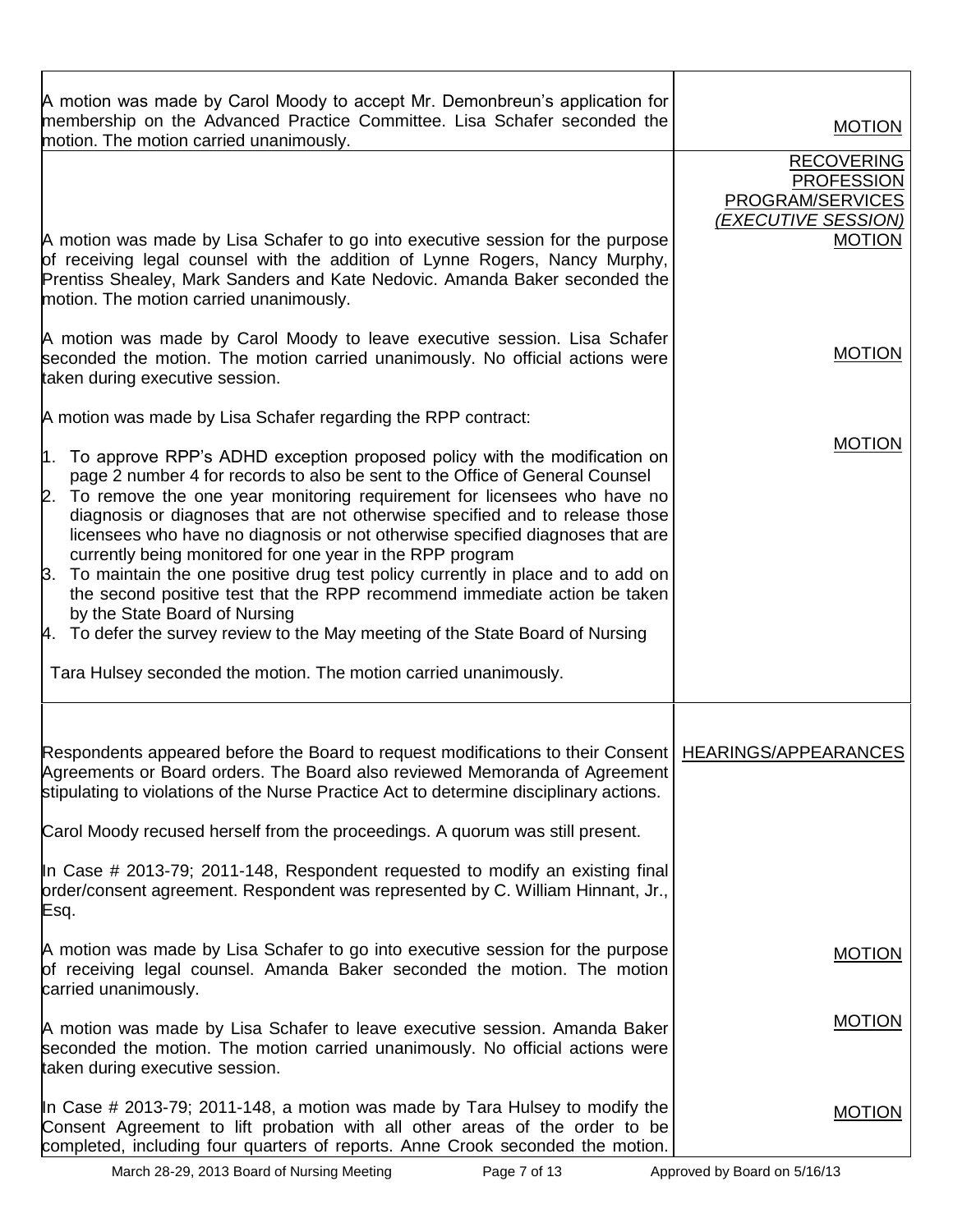| The motion carried with the recusal of Carol Moody.                                                                                                                                                                                                                                                                                                        |               |
|------------------------------------------------------------------------------------------------------------------------------------------------------------------------------------------------------------------------------------------------------------------------------------------------------------------------------------------------------------|---------------|
| In Case # 2013-81; 2005-384, Respondent requested to modify an existing final<br>order/consent agreement. Respondent was represented by A. Randolph Hough,<br>Esq.                                                                                                                                                                                         |               |
| In Case # 2013-81, 2005-384, a motion was made by Anne Crook to grant the<br>request to eliminate the two issues that were expunged from respondent's criminal<br>record. Amanda Baker seconded the motion. The motion carried unanimously.                                                                                                                | <b>MOTION</b> |
| In Case # 2013-91; 2012-350, Respondent requested to modify an existing final<br>prder/consent agreement. Respondent was represented by Victor Lee, Esq.                                                                                                                                                                                                   |               |
| In Case # 2013-91; 2012-350, a motion was made by Amanda Baker to approve<br>the DMD request for supervision. Anne Crook seconded the motion. The motion<br>carried unanimously.                                                                                                                                                                           | <b>MOTION</b> |
| In Case # 2013-80; 2012-353, Respondent requested to modify an existing final<br>order/consent agreement. Respondent was aware of his/her right to legal counsel<br>and waived that right. Respondent appeared but was not represented by legal<br>counsel.                                                                                                |               |
| In Case # 2013-80; 2012-353, a motion was made by Carol Moody to grant the<br>request to lift probation to allow the respond to pursue gainful employment based<br>on continuation with RPP. The Board requested administration move the<br>respondent process as quickly as possible. Tara Hulsey seconded the motion. The<br>motion carried unanimously. | <b>MOTION</b> |
| Lisa Schafer recused herself from the proceedings. A quorum was still present.                                                                                                                                                                                                                                                                             |               |
| In Case # 2013-78; 2003-387, Respondent requested to modify an existing final<br>order/consent agreement. Respondent was aware of his/her right to legal counsel<br>and waived that right. Respondent appeared but was not represented by legal<br>counsel.                                                                                                |               |
| In Case # 2013-78; 2003-387, a motion was made by Anne Crook to grant the<br>request to redact reference to the charge from the 1994 and 2002 order. Amanda<br>Baker seconded the motion. The motion carried with the recusal of Lisa Schafer.                                                                                                             | <b>MOTION</b> |
| In Case # 2012-99, Respondent signed a Memorandum of Agreement (MOA) and<br>waived the right to a panel hearing. Respondent was represented by Victor Lee,<br>Esq.                                                                                                                                                                                         |               |
| A motion was made by Lisa Schafer to go into executive session for the purpose<br>of receiving legal counsel. Tara Hulsey seconded the motion. The motion carried<br>unanimously.                                                                                                                                                                          |               |
| A motion was made by Carol Moody to leave executive session. Lisa Schafer<br>seconded the motion. The motion carried unanimously. No official actions were<br>taken during executive session.                                                                                                                                                              | <b>MOTION</b> |
| In Case # 2012-99, a motion was made by Amanda Baker to accept the<br>Memorandum of Agreement with one year suspension with stay, probation for one<br>year, a \$500 civil penalty payable within 60 days, the completion of Legal Aspects                                                                                                                 | <b>MOTION</b> |
| and Ethics Courses within six months, standard narcotics restrictions, quarterly                                                                                                                                                                                                                                                                           | <b>MOTION</b> |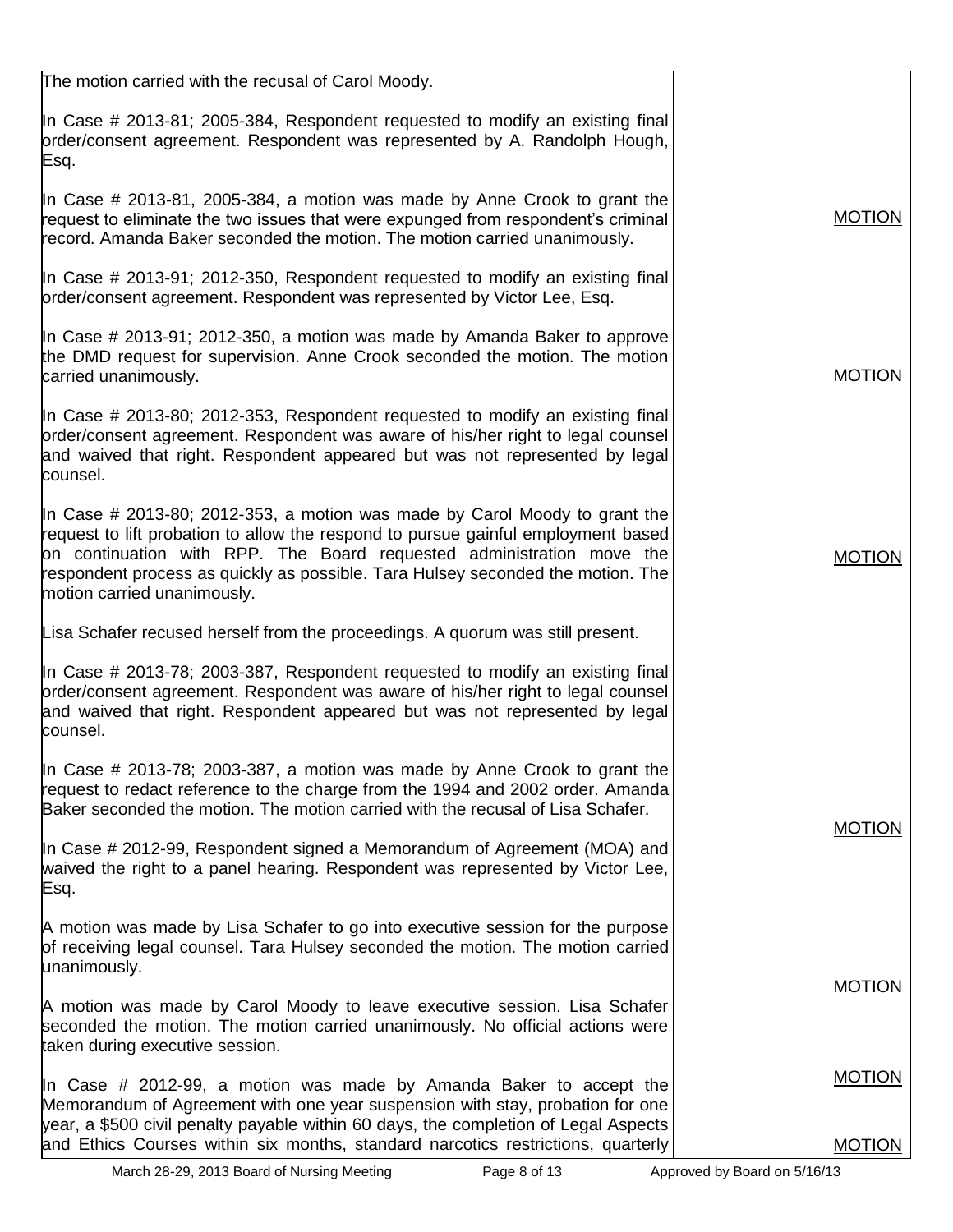| reports, and a five year contract with RPP, and the effective date of the order<br>would be March 28 <sup>th</sup> , 2013. Carol Moody seconded the motion. The motion carried<br>unanimously.                                                                                                                                                                                                                                                                                                                                                                 |                                                                     |
|----------------------------------------------------------------------------------------------------------------------------------------------------------------------------------------------------------------------------------------------------------------------------------------------------------------------------------------------------------------------------------------------------------------------------------------------------------------------------------------------------------------------------------------------------------------|---------------------------------------------------------------------|
| In Case # 2012-205, Respondent signed a Memorandum of Agreement (MOA)<br>and waived the right to a panel hearing. Respondent was aware of his/her right to<br>legal counsel and waived that right. Respondent appeared but was not<br>represented by legal counsel.                                                                                                                                                                                                                                                                                            |                                                                     |
| A motion was made by Amanda Baker to go into executive session for the purpose<br>of receiving legal counsel. Carol Moody seconded the motion. The motion carried<br>unanimously.                                                                                                                                                                                                                                                                                                                                                                              | <b>MOTION</b>                                                       |
| A motion was made by Lisa Schafer to leave executive session. Tara Hulsey<br>seconded the motion. The motion carried unanimously. No official actions were<br>taken during executive session.                                                                                                                                                                                                                                                                                                                                                                  | <b>MOTION</b>                                                       |
| In Case # 2012-205, a motion was made by Amanda Baker to accept the                                                                                                                                                                                                                                                                                                                                                                                                                                                                                            |                                                                     |
| Memorandum of Agreement with the following stipulations: a public reprimand,<br>one year suspension with stay, a \$500 civil penalty to be paid within 60 days, the<br>completion of Legal Aspects and Ethics courses within six months, one year<br>narcotic restriction, and thereafter the narcotic restriction is at the discretion of the<br>respondent's Director of Nursing and quarterly reports. If a violation occurs, there<br>is to be an automatic administrative suspension. Tara Hulsey seconded the<br>motion. The motion carried unanimously. | <b>MOTION</b>                                                       |
| A motion was made by Tara Hulsey to modify the original motion to include                                                                                                                                                                                                                                                                                                                                                                                                                                                                                      |                                                                     |
| probation. Anne Crook seconded the motion. The motion carried unanimously.                                                                                                                                                                                                                                                                                                                                                                                                                                                                                     |                                                                     |
| In Case # 2012-179, Respondent requested to be moved to the May meeting<br>agenda.                                                                                                                                                                                                                                                                                                                                                                                                                                                                             | <b>MOTION</b>                                                       |
|                                                                                                                                                                                                                                                                                                                                                                                                                                                                                                                                                                | <b>INVESTIGATIVE REVIEW</b>                                         |
|                                                                                                                                                                                                                                                                                                                                                                                                                                                                                                                                                                | COMMITTEE -                                                         |
|                                                                                                                                                                                                                                                                                                                                                                                                                                                                                                                                                                | <b>DISCIPLINARY</b><br><b>SANCTIONS GUIDELINES</b><br><b>MATRIX</b> |
| A motion was made by Anne Crook to defer action on this item until May. Tara<br>Hulsey seconded the motion. The motion carried unanimously.                                                                                                                                                                                                                                                                                                                                                                                                                    | <b>MOTION</b>                                                       |
| Nancy Murphy shared information regarding the NCSBN Compact Meeting that<br>was held here at LLR on February 14, 2013. Jim Puente, NCSBN Associate,<br>Nurse Licensure Compact and Joey Ridenour, Executive Director, Arizona State<br>Board of Nursing were the presenters for the educational offering. Samuel McNutt<br>was in attendance as well as staff from the nursing board, Office of General<br>Counsel and Office of Investigations and Enforcement. Positive feedback was<br>received regarding the workshop.                                     | ADMINISTRATOR'S<br><b>REPORT - NCSBN</b><br><b>COMPACT MEETING</b>  |
| Nancy Murphy presented the Change of Practice Form for correction of a                                                                                                                                                                                                                                                                                                                                                                                                                                                                                         | ADMINISTRATOR'S<br><b>REPORT - CORRECTION</b>                       |
| scrivener's error regarding statutory citations.                                                                                                                                                                                                                                                                                                                                                                                                                                                                                                               | OF SCRIVENER'S ERROR                                                |
| Discussion included but was not limited to the corrections to the citations, a                                                                                                                                                                                                                                                                                                                                                                                                                                                                                 | - CHANGE OF PRACTICE                                                |
| request received to create a separate CRNA Change of Practice Form and                                                                                                                                                                                                                                                                                                                                                                                                                                                                                         | <b>FORM</b>                                                         |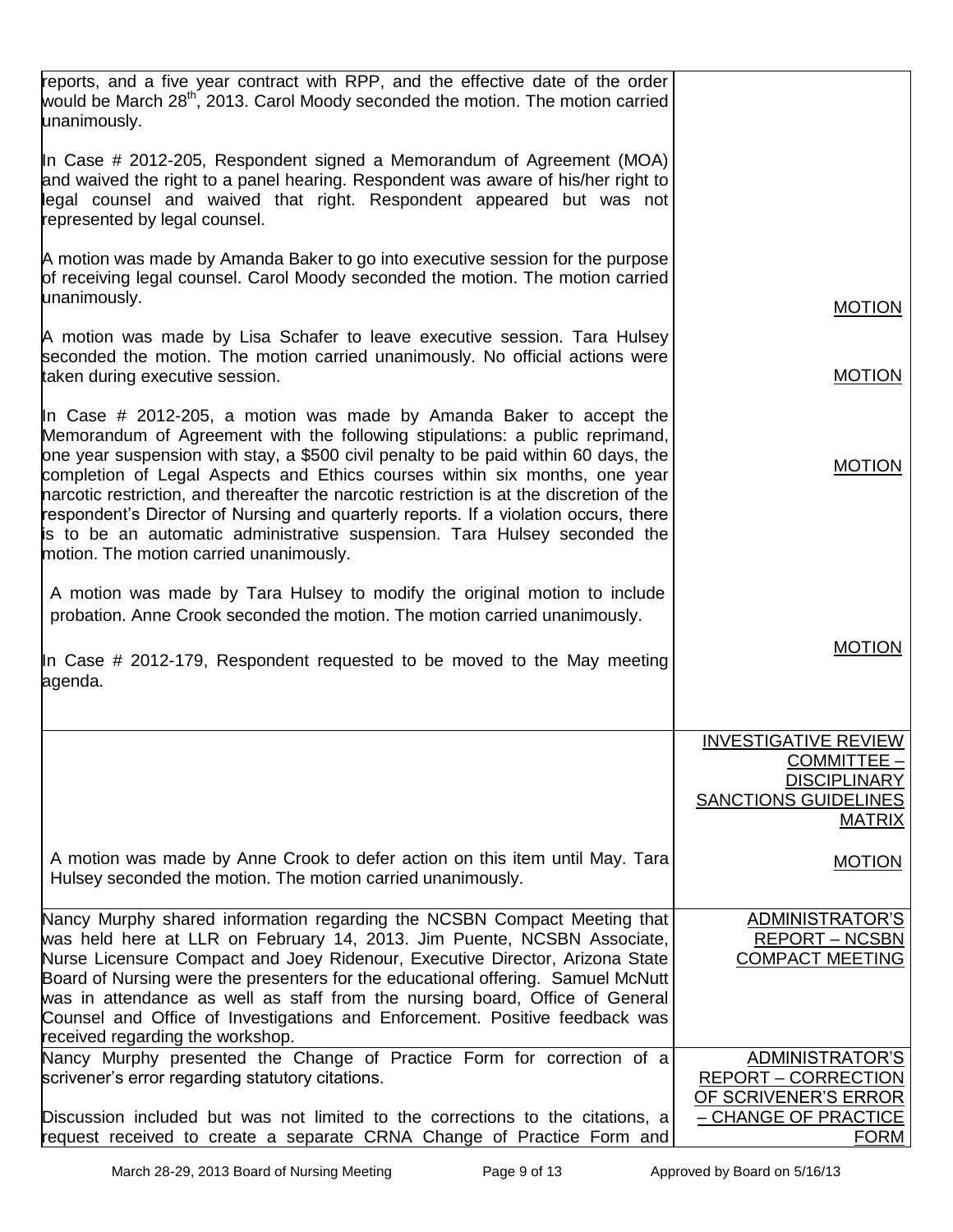| remaining consistent with statutory language.                                                                                                                                                                                                                                                                                                                        |                                                                |
|----------------------------------------------------------------------------------------------------------------------------------------------------------------------------------------------------------------------------------------------------------------------------------------------------------------------------------------------------------------------|----------------------------------------------------------------|
| A motion was made by Anne Crook to have one form for all APRNs with the<br>corrections as proposed. Lisa Schafer seconded the motion. The motion carried<br>unanimously.                                                                                                                                                                                             | <b>MOTION</b>                                                  |
| At its January 2013 meeting, the Board approved Samuel McNutt and Nancy<br>Murphy to attend the NCSBN Midyear Meeting. The Midyear Meeting was held<br>from March 11 through March 13, 2013, in San Jose, CA.                                                                                                                                                        | PRESIDENT'S REPORT -<br><b>NCSBN MIDYEAR</b><br><b>MEETING</b> |
| Discussion included but was not limited to selecting a board member delegate<br>along with the administrator to attend the NCSBN yearly meeting in Rhode Island,<br>the business for the yearly meeting, the use of private reprimands/ agrements by<br>other Boards, the VA implementing the APRN consensus model and discussion of<br>national practice standards. |                                                                |
| Darra Coleman provided an update on the collaborative task force to discuss pain<br>management, stating that the delegates for the Board of Nursing, Board of<br>Pharmacy, and Board of Medical Examiners have all been selected and that only a<br>date needs to be set for the meeting.                                                                            |                                                                |
| Approval was requested from the Board to place information regarding the<br>NURSYS Nursing Licensure Verification and Confirmation information as<br>presented on the Board's website.                                                                                                                                                                               | <b>NCSBN NURSYS</b>                                            |
| Discussion included but was not limited to NURSYS E-Notify and how NURSYS E-<br>Notify could be utilized by employers.                                                                                                                                                                                                                                               |                                                                |
| A motion was made by Tara Hulsey to approve the use of the NURSYS Nursing<br>Licensure Verification and Confirmation as presented on the website. Lisa Schafer<br>seconded the motion. The motion carried unanimously.                                                                                                                                               | <b>MOTION</b>                                                  |
| The Board was requested to approve the utilization of the International English<br>Language Testing System (IELTS) as an option to meet the foreign educated<br>hurse application requirements for English proficiency.                                                                                                                                              | <b>ENGLISH LANGUAGE</b><br>PROFICIENCY SERVICES                |
| Discussion included but was not limited to the current options for foreign educated<br>hurses to demonstrate English proficiency and other Boards' use of the IELTS<br>service.                                                                                                                                                                                      |                                                                |
| A motion was made by Tara Hulsey to add the English language proficiency<br>service to the website. Anne Crook seconded the motion. The motion carried<br>unanimously.                                                                                                                                                                                               | <b>MOTION</b>                                                  |
| A motion was made by Lisa Schafer to adjourn the meeting on March 28, 2013 at<br>4:37 p.m. Tara Hulsey seconded the motion. The motion carried unanimously.                                                                                                                                                                                                          | <b>MOTION TO ADJOURN</b>                                       |
| Friday, March 29th, 2013                                                                                                                                                                                                                                                                                                                                             | SOUTH CAROLINA STATE                                           |
| This agenda item was rescheduled during the meeting's earlier quorum<br>discussion to April 2, 2013.                                                                                                                                                                                                                                                                 | UNIVERSITY - NURSING<br><b>PROGRAM STATUS</b><br><b>UPDATE</b> |
|                                                                                                                                                                                                                                                                                                                                                                      |                                                                |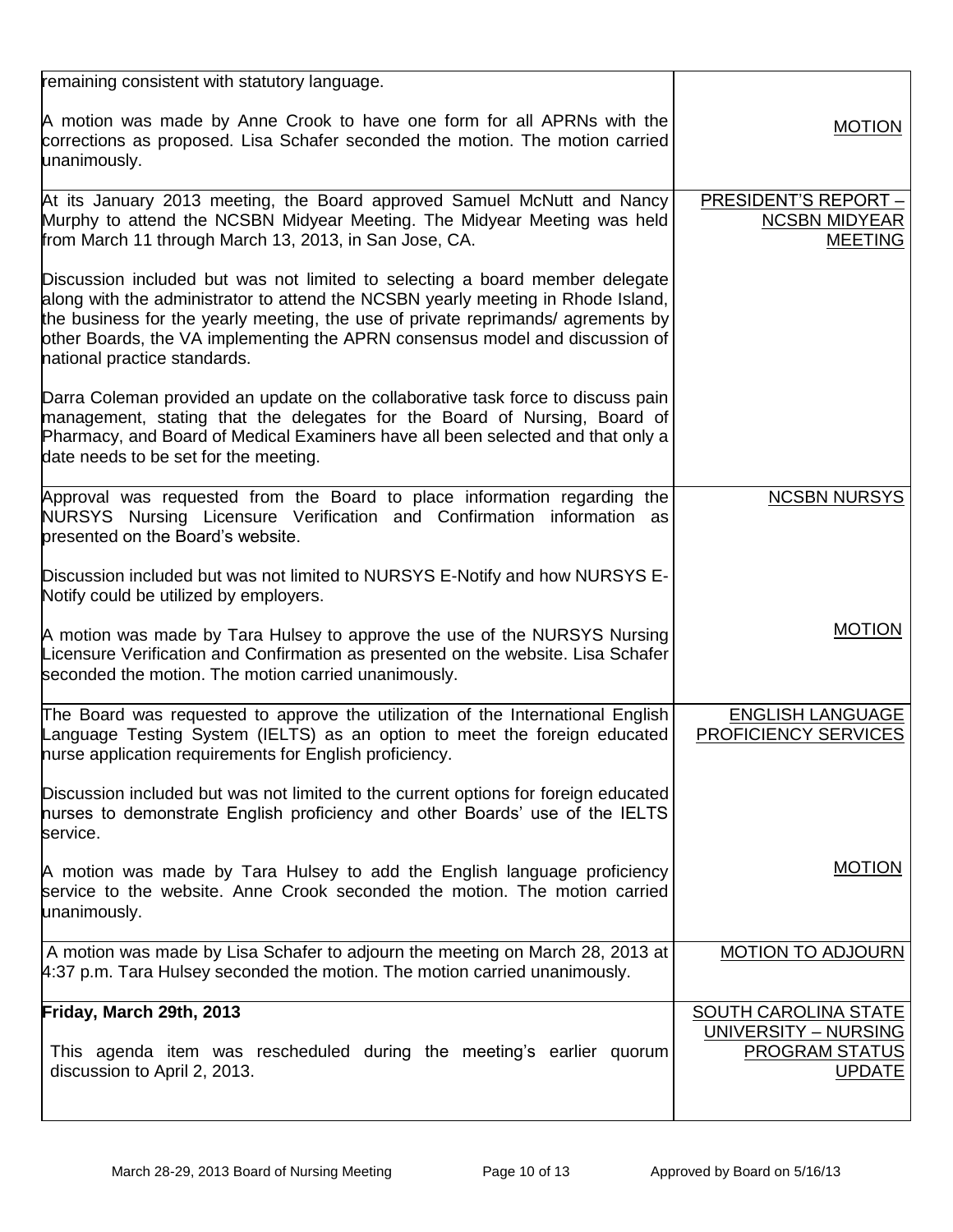| The Board reviewed initial and reinstatement/ reactivation licensure applications<br>with "yes" responses to questions regarding criminal convictions, discipline by<br>employers and discipline in another state. In addition, the Board reviewed an<br>APRN application regarding certification requirements. Finally, the Board<br>reviewed applications for reinstatement of disciplined licenses.                               | HEARINGS/APPLICATIONS |
|--------------------------------------------------------------------------------------------------------------------------------------------------------------------------------------------------------------------------------------------------------------------------------------------------------------------------------------------------------------------------------------------------------------------------------------|-----------------------|
| The Board also reviewed Memoranda of Agreement stipulating to violations of<br>the Nurse Practice Act to determine disciplinary actions.                                                                                                                                                                                                                                                                                             |                       |
| An applicant for licensure as an advanced practice registered nurse by<br>reinstatement appeared before the Board regarding the certification requirement<br>on his/her reinstatement application. Respondent was aware of his/her right to<br>legal counsel and waived that right. Respondent appeared but was not<br>represented by legal counsel.                                                                                 |                       |
| A motion was made by Carol Moody to go into executive session for the purpose<br>of receiving legal counsel. Amanda Baker seconded the motion. The motion<br>carried unanimously.                                                                                                                                                                                                                                                    | <b>MOTION</b>         |
| A motion was made by Tara Hulsey to leave executive session. Carol Moody<br>seconded the motion. The motion carried unanimously. No official actions were<br>taken during executive session.                                                                                                                                                                                                                                         | <b>MOTION</b>         |
| A motion was made by Lisa Schafer to approve the applicant as a licensed RN in<br>South Carolina but to deny the request to be an advanced practice registered<br>hurse with prescriptive authority until national certification as an advanced practice<br>hursing specialty has been accomplished, pursuant to Section 40-33-34 and 40-<br>33-35, Paragraph 7. Tara Hulsey seconded the motion. The motion carried<br>unanimously. | <b>MOTION</b>         |
| An applicant for licensure as a registered nurse by endorsement appeared before<br>the Board regarding his/her "yes" response to questions on the application<br>regarding employer discipline and discipline in another state. Respondent was<br>aware of his/her right to legal counsel and waived that right. Respondent appeared<br>but was not represented by legal counsel.                                                    |                       |
| A motion was made by Amanda Baker to go into executive session for the purpose<br>of receiving legal counsel. Carol Moody seconded the motion. The motion carried<br>unanimously.                                                                                                                                                                                                                                                    | <b>MOTION</b>         |
| A motion was made by Lisa Schafer to leave executive session. Carol Moody<br>seconded the motion. The motion carried unanimously. No official actions were<br>taken during executive session.                                                                                                                                                                                                                                        | <b>MOTION</b>         |
| A motion was made by Tara Hulsey to grant RN licensure with the completion of<br>Medication Administration and Medication Documentation courses within six<br>months. If the courses are not completed within six months, the license will be<br>administratively suspended. Carol Moody seconded the motion. The motion<br>carried unanimously.                                                                                     | <b>MOTION</b>         |
| An applicant for licensure as a registered nurse by reinstatement appeared before<br>the Board regarding matters with the employer certification document. Respondent<br>was aware of his/her right to legal counsel and waived that right. Respondent<br>appeared but was not represented by legal counsel.                                                                                                                         |                       |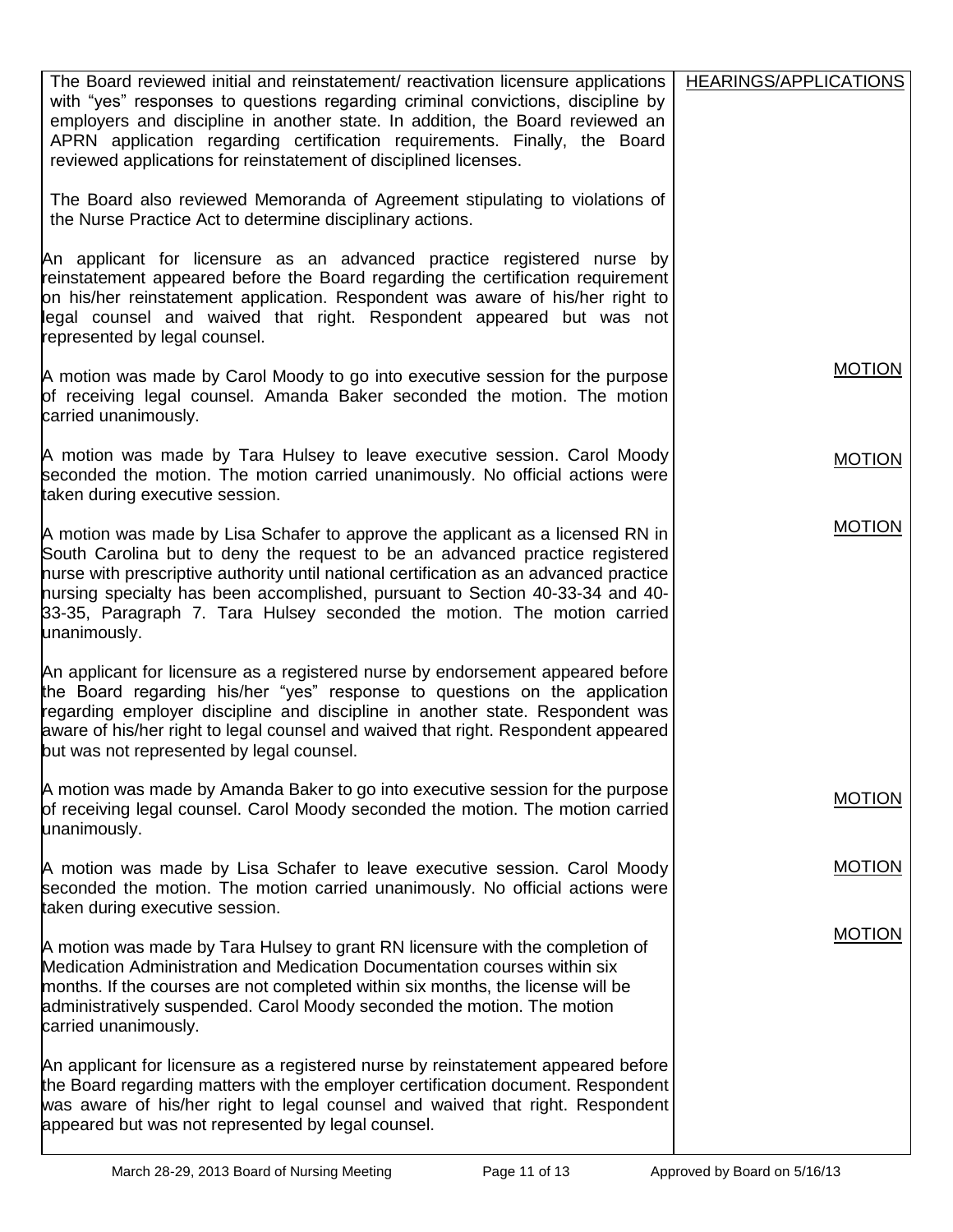| A motion was made by Amanda Baker to grant the RN licensure reinstatement<br>with a Letter of Caution regarding forging a signature. Tara Hulsey seconded the<br>motion. The motion carried unanimously.                                                                                                                                                                                                                                                                                                         | <b>MOTION</b>            |
|------------------------------------------------------------------------------------------------------------------------------------------------------------------------------------------------------------------------------------------------------------------------------------------------------------------------------------------------------------------------------------------------------------------------------------------------------------------------------------------------------------------|--------------------------|
| An applicant for licensure as a registered nurse for reinstatement from suspension<br>appeared before the Board regarding his/her application. Respondent was aware<br>of his/her right to legal counsel and waived that right. Respondent appeared but<br>was not represented by legal counsel.                                                                                                                                                                                                                 |                          |
| A motion was made by Carol Moody to go into executive session for the purpose<br>of receiving legal counsel. Amanda Baker seconded the motion. The motion<br>carried unanimously.                                                                                                                                                                                                                                                                                                                                | <b>MOTION</b>            |
| A motion was made by Lisa Schafer to leave executive session. Carol Moody<br>seconded the motion. The motion carried unanimously. No official actions were<br>taken during executive session.                                                                                                                                                                                                                                                                                                                    | <b>MOTION</b>            |
| A motion was made by Tara Hulsey to grant a temporary license for 90 days, to be<br>extended by the administrator if needed, in order to complete the refresher course<br>pursuant to 40-33-40 (B)(3) of the Nurse Practice Act. Upon successful completion<br>of the refresher course, the license will be reinstated with the following stipulations:<br>remain in RPP for five years and quarterly reports for one year upon employment.<br>Lisa Schafer seconded the motion. The motion carried unanimously. | <b>MOTION</b>            |
| In Case #2011-102, Respondent signed a Memorandum of Agreement (MOA) and<br>waived the right to a panel hearing. Respondent was aware of his/her right to legal<br>counsel and waived that right. Respondent appeared but was not represented by<br>legal counsel.                                                                                                                                                                                                                                               |                          |
| A motion was made by Carol Moody to go into executive session for the purpose<br>of receiving legal counsel. Tara Hulsey seconded the motion. The motion carried<br>unanimously.                                                                                                                                                                                                                                                                                                                                 | <b>MOTION</b>            |
| A motion was made by Carol Moody to leave executive session. Amanda Baker<br>seconded the motion. The motion carried unanimously. No official actions were<br>taken during executive session.                                                                                                                                                                                                                                                                                                                    | <b>MOTION</b>            |
| In Case $\#2011$ -102, a motion was made by Tara Hulsey to accept the<br>Memorandum of Agreement with the following sanctions: a public reprimand, a<br>\$1,000 civil penalty to be paid within one year, and completion of the Delegating<br>Effectively and Ethics courses within six months. Lisa Schafer seconded the<br>motion. The motion carried unanimously.                                                                                                                                             | <b>MOTION</b>            |
| The Board discussed Cease and Desist orders. Darra Coleman stated that<br>Cease and Desist Orders have traditionally been handled by the administrator<br>but that the Board should state whether the administrator will continue to have<br>this authority.                                                                                                                                                                                                                                                     |                          |
| A motion was made by Anne Crook to delegate authority to the administrator for<br>Cease and Desist orders as has been the practice in the past. Tara Hulsey<br>seconded the motion. The motion carried unanimously.                                                                                                                                                                                                                                                                                              | <b>MOTION</b>            |
| A motion was made by Lisa Schafer to adjourn the meeting at 10:36 a.m. on                                                                                                                                                                                                                                                                                                                                                                                                                                        | <b>MOTION TO ADJOURN</b> |